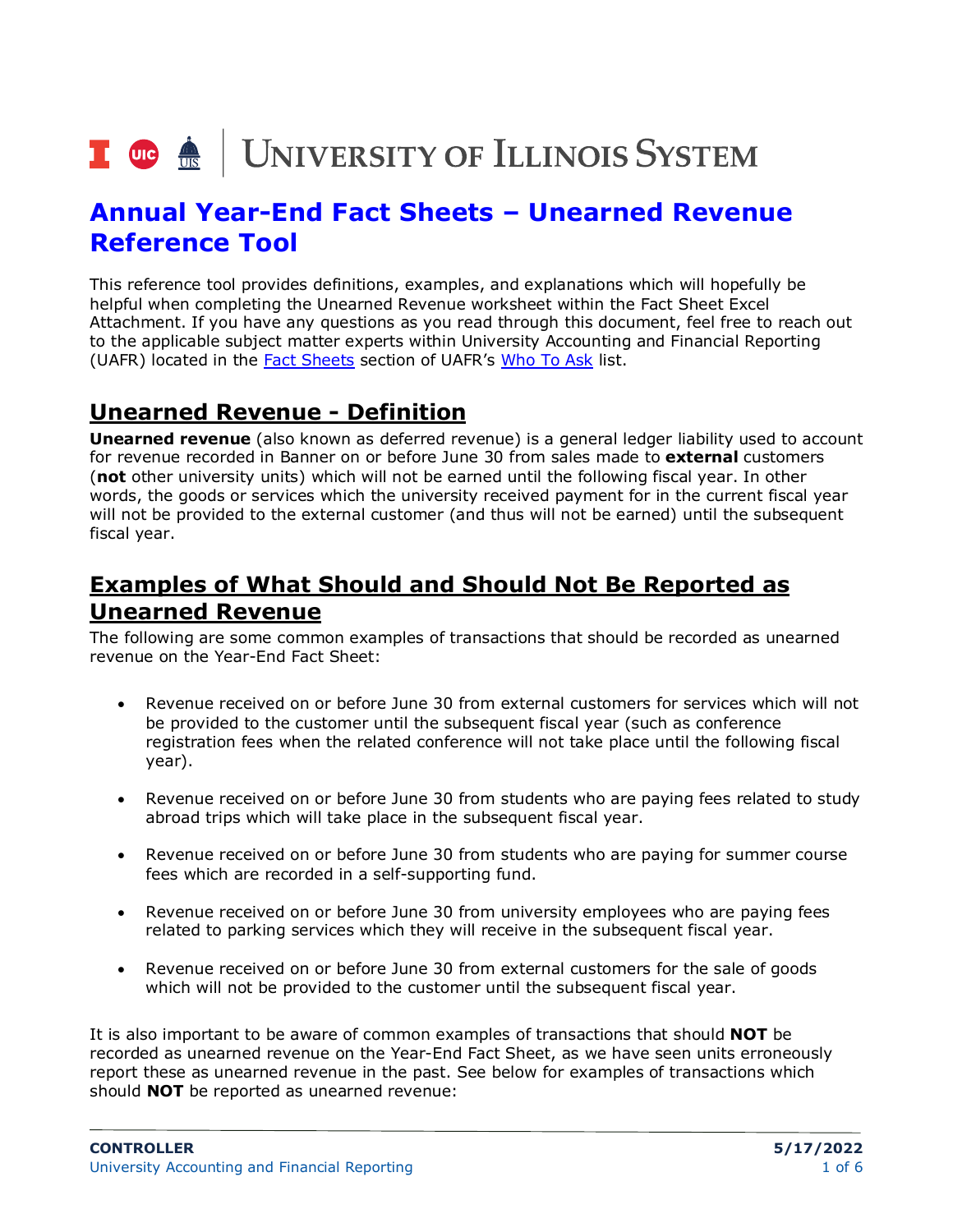- Revenue received from other university units should **NOT** be reported as unearned revenue on the Year-End Fact Sheets. Unearned revenue should only be recorded for sales made to **external** customers (such as external companies, members of the general public, students, employees, etc.) to help ensure proper financial statement reporting.
- Revenue received from application fees (such as a nominal application fee received from potential students who are applying for admission into the university) should **NOT** be reported as unearned revenue on the Year-End Fact Sheets. Since the university typically provides the service which the payee is paying for within the same fiscal year (i.e., reviewing their application for acceptance), the university typically earns this fee within the same fiscal year that the payment was received (even if the application relates to a future academic year).
- Deposits received from customers (such as key deposits, damage deposits, event deposits, or any other type of deposit that we are simply holding for potential losses, and which will probably be eventually returned to the customer) typically should **NOT** be reported as unearned revenue on the Year-End Fact Sheets. Instead, these should simply be recorded as a deposit in a general ledger account code such as 61810, "*Deposits Not Elsewhere Classified*" or 61811, "*Event Admission Deposits*".
- Payments received for gift cards or gift certificate sales should **NOT** be reported as unearned revenue on the Year-End Fact Sheets. Instead, these payments should be deposited at the time of receipt into general ledger account code 61716, "*Unearned Revenue – Unredeemed Gift Cards*". This ensure that the gift card sale proceeds are properly recorded as a liability from the time which they are sold. When the gift cards are eventually redeemed, then those deposits would then be re-classified to the proper revenue account code.

## **Completing Your Fact Sheet**

Now that you have had an overview of the various definitions and examples which apply to this area, we are now ready to complete the Fact Sheet Excel Attachment. However, before we start to go through these required fields, please keep in mind the tips below:

- Make sure you are using the most recent version of the Fact Sheet Excel Attachment, which can be downloaded from the following the [Year-End Fact Sheets](https://www.obfs.uillinois.edu/accounting-financial-reporting/year-end-procedures/fact-sheets/) webpage.
- When copying data over from another spreadsheet, paste the information into the Fact Sheet Excel Attachment using the **Paste Values** option. This will help ensure the formatting and formulas on the Fact Sheet Excel Attachment are not altered.

# **Step 1: C-FOAPAL Information**

Enter the complete C-FOAPAL in Columns A through G. This should be the same C-FOAPAL that was used when making the initial deposit of the payment received from the customer.

- The full C-FOAP (i.e., the chart, fund, organization, account, and program code) is **required** to complete the year-end adjusting entries to Banner. However, the activity code and location code are optional.
- Enter an account code which accurately reflects the activity of the transaction generating the unearned revenue. For example, if you received payments from customers who were registering for a university conference, then we would typically expect to see an appropriate revenue account code (such as 305300, "*Seminar and Conference* Revenue") listed on the Fact Sheet Excel Attachment to accurately reflect the nature of that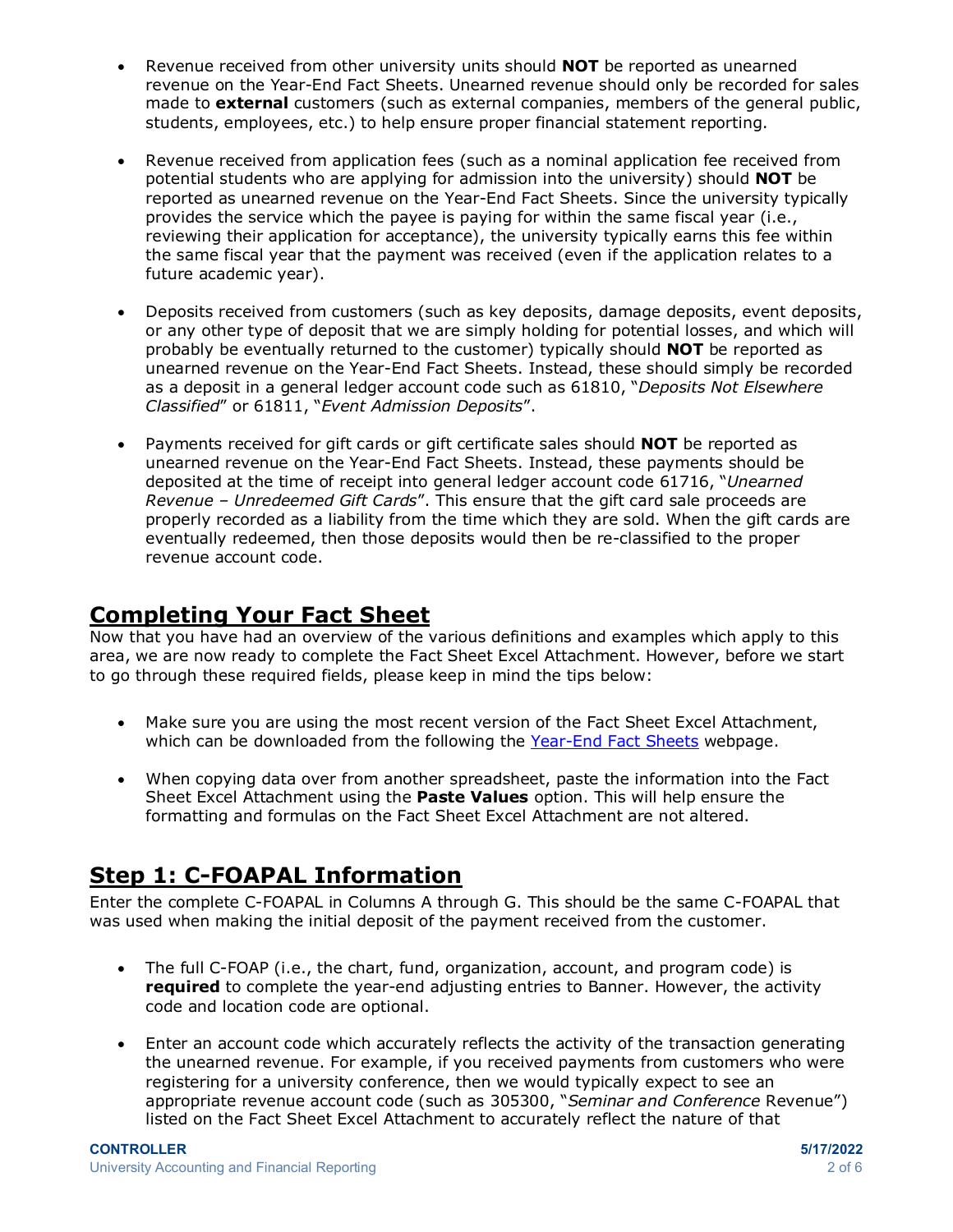transaction. If you need assistance in finding an appropriate Account code to use, refer to the *Account Code Search* application located on the [Banner Account Codes](https://www.obfs.uillinois.edu/accounting-financial-reporting/banner-account-codes/) webpage.

• See the table below for an example of what we would expect to see listed for a full C-FOAP. As you can see in these examples below, each field is properly completed, and an appropriate revenue account code is listed on each line to appropriately represent the nature of the transaction. In this example below, the first line item represents unearned revenue from conference registration fees (305300, "*Seminar and Conference* Revenue"), while the second line item represents unearned revenue from a recreational event (304500, "*Recreation and Event Sales Revenue"*):

|        | 123000 | 305300 | 123001                                  |
|--------|--------|--------|-----------------------------------------|
| 300300 | 123000 | 304500 | 123001                                  |
|        |        | 300300 | Fund   Organization   Account   Program |

# **Step 2: Amount**

Enter the total amount received in Column H. Keep in mind that if the unearned revenue relates to a transaction that may span a range of days (such as a service, conference, etc.), then make sure to enter the **total amount** of the revenue received as of June 30, along with the applicable date range in columns N – O (this will be discussed in more detail in **Step 6**). The spreadsheet will then factor in the total amount of the revenue and will automatically calculate the correct amount of the unearned revenue based on the number of days in each fiscal year for that date range.

For example, if you received payments totaling \$10,000 from various customers to register for a university conference which ran from June 29 – July 2, then you would enter the full \$10,000 into the *Amount* column, you would enter the applicable date ranges in columns N and O, and the spreadsheet would then be able to calculate the proper amount of the unearned revenue for you.

#### **Step 3: Banner Document Number, Banner Sequence Number, and Banner Transaction Date**

If available, enter the related Banner Document Number, Banner Sequence Number, and Banner Transaction Date into Columns I, J, and K. For example, if you received payments from customers for conference registration fees and deposited those payments through the Bursar's Office on or before June 30, then then you would have a Banner Document Number, Banner Sequence Number, and Banner Transaction Date to reference in these three columns.

We would expect that this Banner Transaction Date would be in the current fiscal year, using the MM/DD/YYYY format. If the revenue actually was received from the customer on or after July 1, then it is not unearned revenue as we did not receive payment from the customer on or before June 30.

See below for a few other tips to keep in mind when completing these three columns:

• Banner page FGIBDST can be used to drill down and search for the related Banner Document Number (which would typically be a document starting with "F" if deposited through the Bursar's Office, or "CC", "CR", or "GP" if the sale came from a credit card transaction) and Banner Transaction Date, if available. Simply go to the revenue account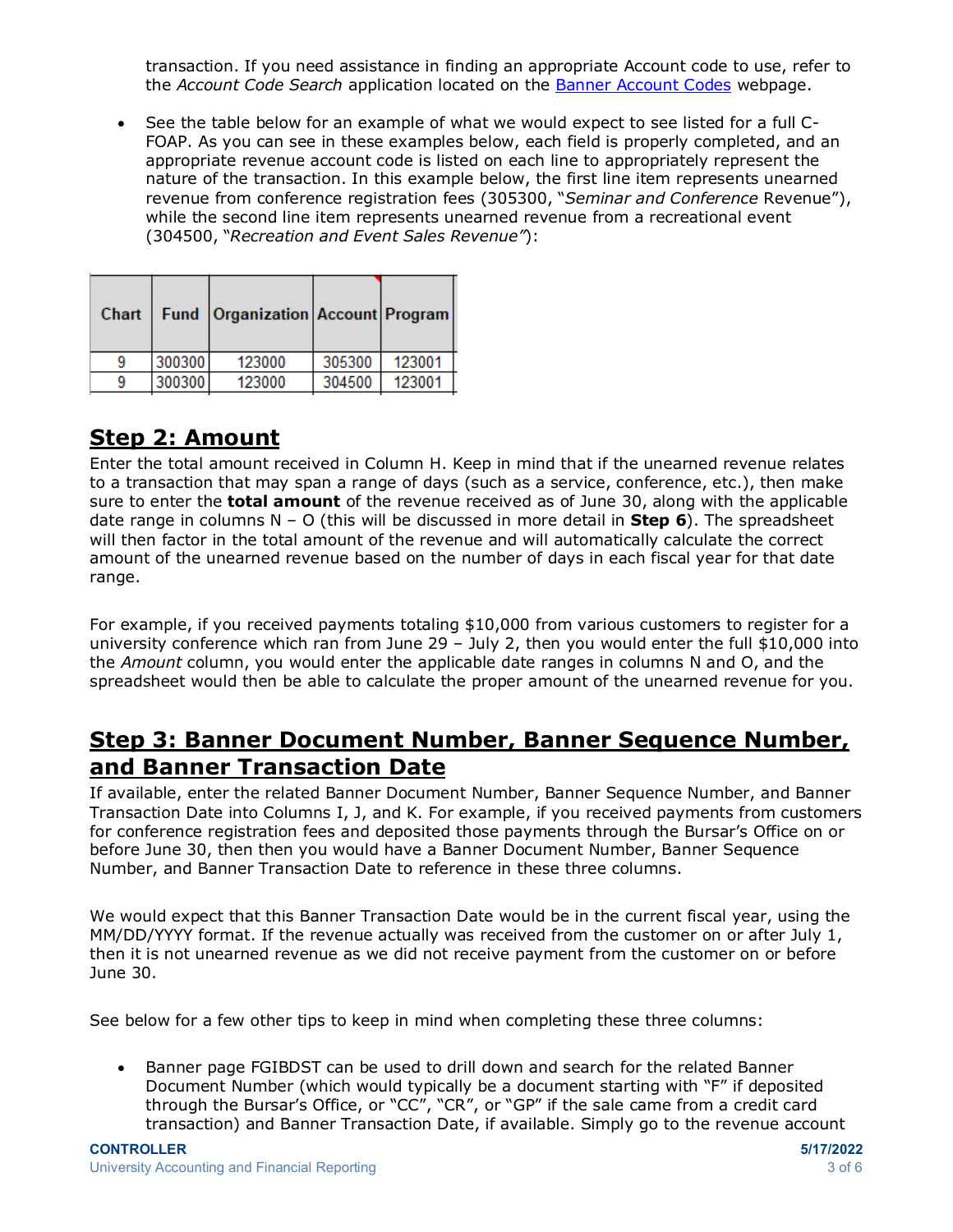code line item that you believe the revenue may have posted to within the new fiscal year, and drill down to the detail using the F3 key.

- If a Banner Document Number, Banner Sequence Number, and Banner Transaction Date is not available (or if there are too many to choose from and you are not entirely sure which Banner Document Number relates), then you can leave these fields blank or simply list "Various" in the Banner Document Number field. Although not ideal, UAFR can still make deferral entries with this information.
- Make every effort you can to itemize your unearned revenue amounts on a line-by-line basis if at all possible and include any details you may have related to the unearned revenue on each line item (such as the Banner Document Number, Banner Sequence Number, and Banner Transaction Date).
- Enter the Banner transaction date of the Banner document in a MM/DD/YY format. Note that you should be using the Banner transaction date, **not** the Banner activity date.
- If possible, enter the Banner Sequence Number into Column J, as this is helpful to UAFR to identify the exact transaction entry for audit trail purposes.

| <b>Banner Document</b><br><b>Number</b> | <b>Banner</b><br><b>Sequence</b><br><b>Number</b> | <b>Banner</b><br><b>Transaction Date</b> |
|-----------------------------------------|---------------------------------------------------|------------------------------------------|
| Various                                 |                                                   |                                          |
| CC012345                                | 111                                               | 5/18/22                                  |
| F0123456                                | 987                                               | 5/5/22                                   |

See below for some examples of what we have seen in the past for these fields:

# **Step 4: Name of the Customers or Revenue-Generating Event**

Enter the name of the related customer (or the name of the related event which generated the unearned revenue if there are too many customers to list) into Column L. See the example below for a sample of what we've seen in the past:

| Name of the Customer or<br><b>Revenue-Generating</b><br><b>Fvent</b> |  |  |
|----------------------------------------------------------------------|--|--|
| <b>Thomas Smith</b>                                                  |  |  |
| <b>ABC Company</b>                                                   |  |  |
| XYZ conference (300                                                  |  |  |
| attendees)                                                           |  |  |

# **Step 5: Description of the Unearned Revenue**

**CONTROLLER 5/17/2022** Enter the description of the unearned revenue in Column M. Try to be as clear and transparent as possible. See below for some common examples of acceptable descriptions for this field: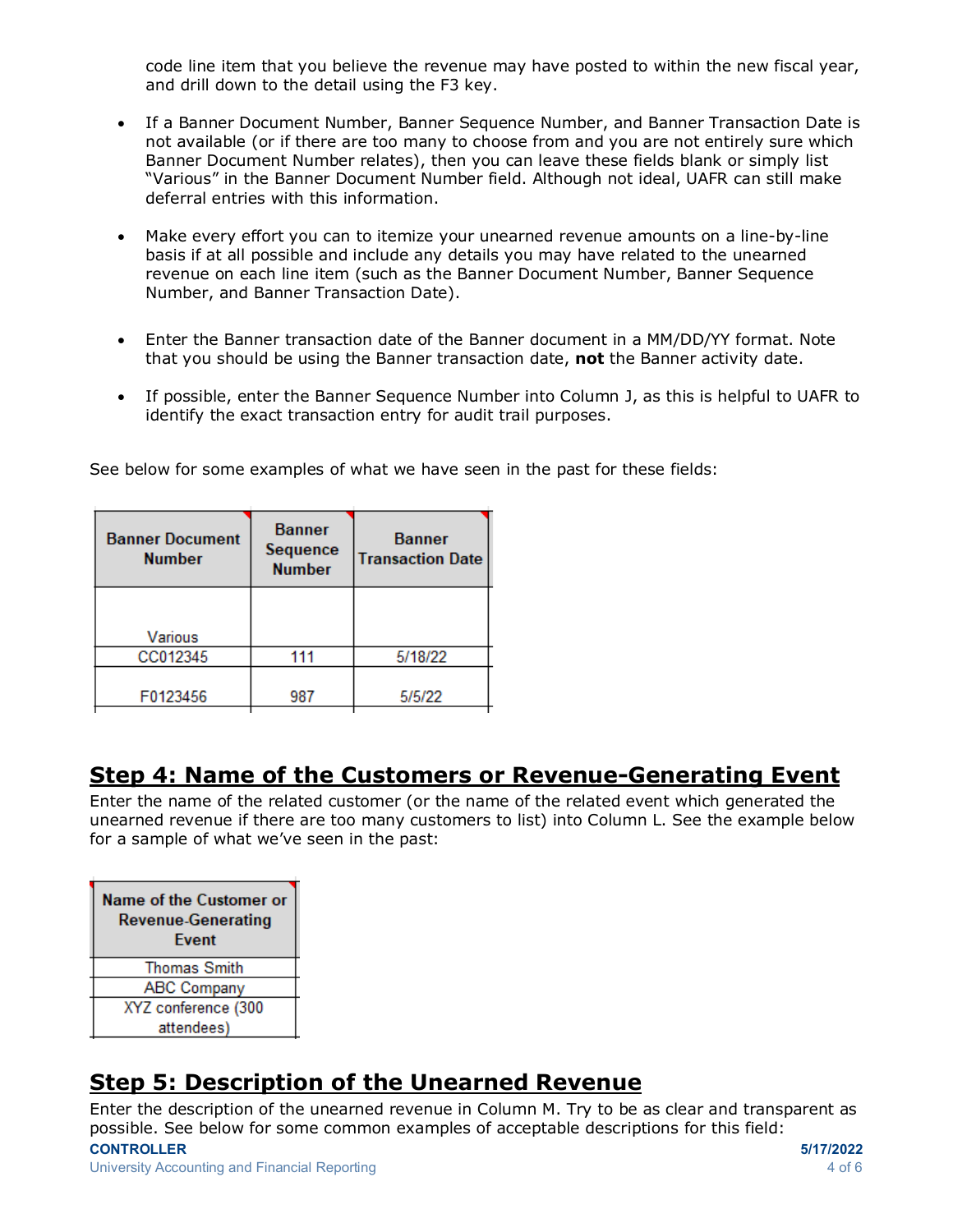| <b>Description of the</b><br><b>Unearned Revenue</b> |  |  |
|------------------------------------------------------|--|--|
| <b>Registration Fees for</b><br>October Conference   |  |  |
| <b>Event Ticket Sales</b>                            |  |  |
| <b>Course Fees for Summer</b><br>Term                |  |  |
|                                                      |  |  |

## **Step 6: Start Date and End Date of Service Period Covered by the Sale**

Enter the start date and end date of the service period covered by the transaction in Columns N and O. Or, if you were selling goods instead, then enter the date that the customer took ownership of the goods in both columns. For example, if you received payment from the customer on or before June 30 but did not provide the goods to the customer until 7/3, then you would enter that 7/3 date in a MM/DD/YYYY format in both columns.

See below for some additional tips:

- The service dates should end on or after July 1 of the subsequent fiscal year. If the **end** date was any time **before** July 1, then the transaction should **not** be listed as unearned revenue, as that transaction would relate to the current fiscal year.
- If the unearned revenue relates to the sale of goods, then the start and end date would typically be the same date (i.e., the date that the customer took ownership of the goods).

See the table below for some common examples, where the first line item is for payments received for a university conference running from  $6/28 - 7/2$  and where the second line item is for the sale of goods where the university received payment on or before June 30 but did not provide the goods to the customer until 7/3:

| Start Date of Service Period   End Date of Service Period<br><b>Covered by the Sale</b><br>(if applicable) | <b>Covered by the Sale</b><br>(if applicable) |
|------------------------------------------------------------------------------------------------------------|-----------------------------------------------|
| 6/28/22                                                                                                    | 712122                                        |
| 7/3/22                                                                                                     | 7/3/22                                        |

# **Step 7: Review the Calculated Amounts in Columns P - S**

Once you have completed all of the necessary columns on this spreadsheet, your final step is to review the amounts which the spreadsheet has calculated in the areas with yellow shading within Columns P through S. These are the calculated amounts which UAFR will be using to post the final adjusting entries to Banner. It is helpful to review these to get yourself familiar with the amounts that will be recorded to your Fund in Banner, as well as to make sure the amounts do not greatly differ from what you were expecting to see.